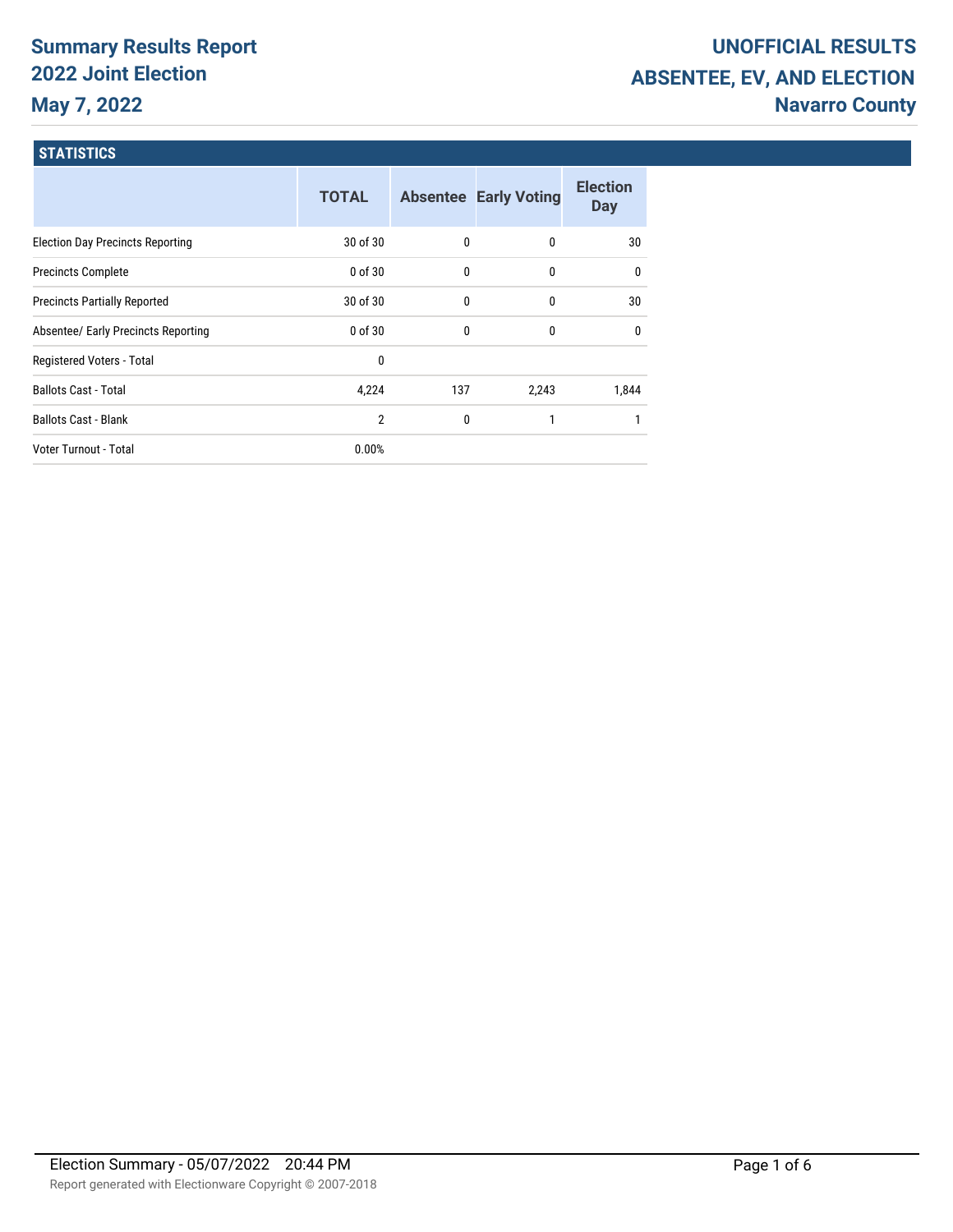#### **STATE PROP 1**

Vote For 1

|         | <b>TOTAL</b> |     | <b>Absentee Early Voting</b> | <b>Election</b><br><b>Day</b> |
|---------|--------------|-----|------------------------------|-------------------------------|
| For     | 3,528        | 113 | 1,877                        | 1,538                         |
| Against | 612          | 17  | 326                          | 269                           |

#### **STATE PROP 2**

Vote For 1

|         | <b>TOTAL</b> |     | <b>Absentee Early Voting</b> | <b>Election</b><br><b>Day</b> |
|---------|--------------|-----|------------------------------|-------------------------------|
| For     | 3,387        | 112 | 1,806                        | 1,469                         |
| Against | 782          | 24  | 413                          | 345                           |

#### **City of Corsicana, Pct 1, Council Member**

Vote For 1

|            | <b>TOTAL</b> | <b>Absentee Early Voting</b> | <b>Election</b><br>Day |  |
|------------|--------------|------------------------------|------------------------|--|
| Susan Hale | 356          | 253                          | 94                     |  |

#### **City of Corsicana, Pct 2, Council Member**

Vote For 1

|                      | <b>TOTAL</b> |    | <b>Absentee Early Voting</b> | <b>Election</b><br>Day |
|----------------------|--------------|----|------------------------------|------------------------|
| <b>Ruby Williams</b> | 174          | 11 | 88                           | 75                     |
| Charles R. Dunnahoe  | 73           |    | 44                           | 29                     |

## **City of Dawson, Mayor**

|                        | <b>TOTAL</b> |   | <b>Absentee Early Voting</b> | <b>Election</b><br><b>Day</b> |
|------------------------|--------------|---|------------------------------|-------------------------------|
| <b>Stephen Sanders</b> | 123          | 3 | 16                           | 104                           |
| Dalton Thomas          | 29           |   | 4                            | 25                            |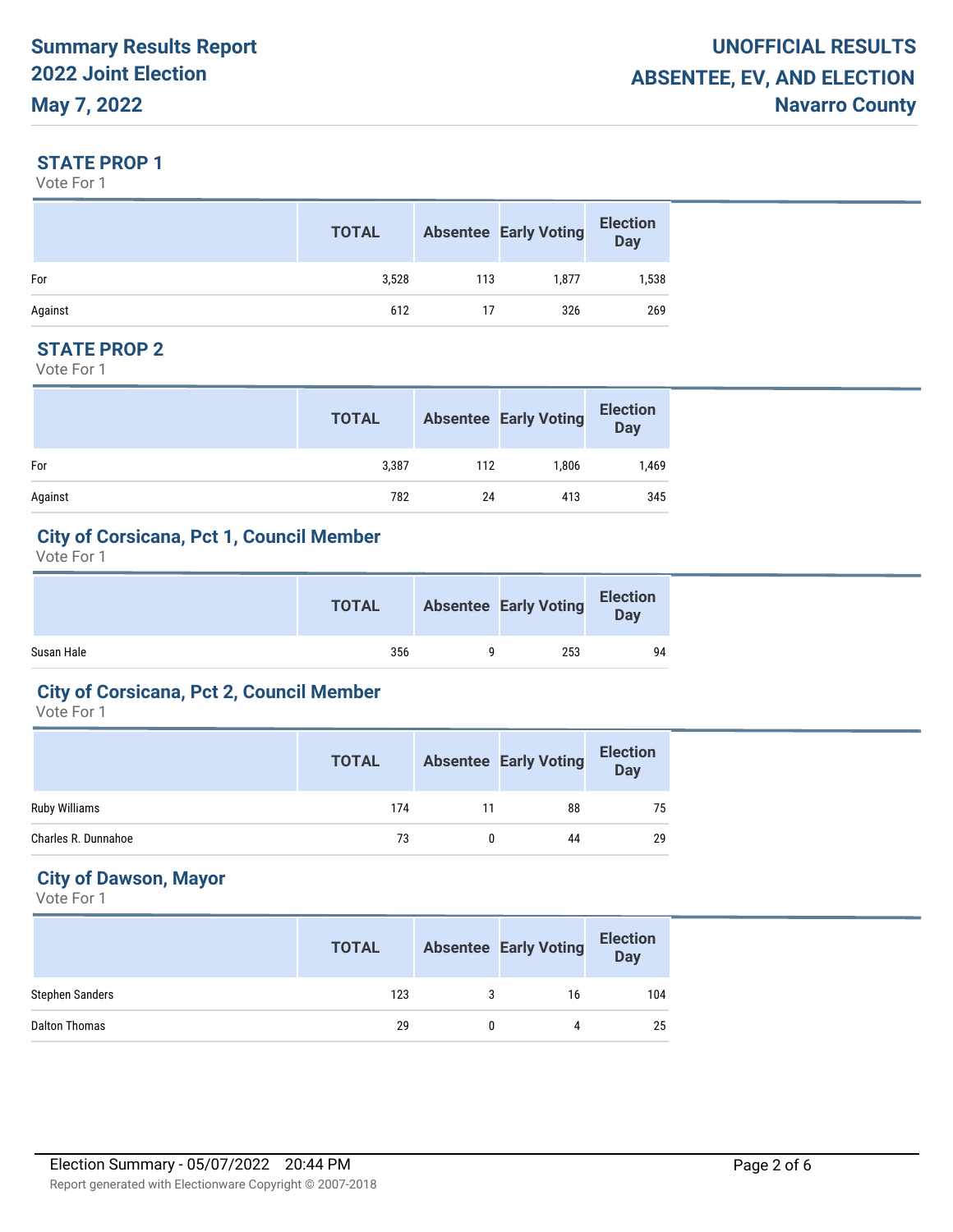### **City of Dawson, Council Member Dawson, City of**

Vote For 3

|                        | <b>TOTAL</b> |   | <b>Absentee Early Voting</b> | <b>Election</b><br><b>Day</b> |
|------------------------|--------------|---|------------------------------|-------------------------------|
| <b>Matthew Machner</b> | 116          |   | 13                           | 102                           |
| Beth Sepedy            | 70           | 0 | 8                            | 62                            |
| Doug Woods             | 101          | 0 | 12                           | 89                            |
| Darrell Stevenson      | 117          | 2 | 15                           | 100                           |

# **City of Goodlow, Alderman**

Vote For 3

|                       | <b>TOTAL</b>   |                | <b>Absentee Early Voting</b> | <b>Election</b><br><b>Day</b> |
|-----------------------|----------------|----------------|------------------------------|-------------------------------|
| <b>Tina Littleton</b> | 26             | $\overline{2}$ | 7                            | 17                            |
| Stanley T. Smith      | 3              | $\mathbf{0}$   | $\mathbf{1}$                 | $\overline{2}$                |
| Wayne Owen            | $\overline{2}$ | $\mathbf{0}$   | $\mathbf{0}$                 | $\overline{2}$                |
| Jeffery Baxter        | 30             | 5              | 6                            | 19                            |
| Johnny Moss           | 25             | 1              | 7                            | 17                            |
| Arlene Owen           | 4              | $\mathbf{0}$   |                              | 3                             |
| <b>Denis Patrick</b>  | 6              | $\mathbf{0}$   | 3                            | 3                             |

### **City of Kerens, Proposition A**

|         | <b>TOTAL</b> |   | <b>Absentee Early Voting</b> | <b>Election</b><br>Day |
|---------|--------------|---|------------------------------|------------------------|
| For     | 49           | 4 |                              | 40                     |
| Against | 10           |   |                              | 8                      |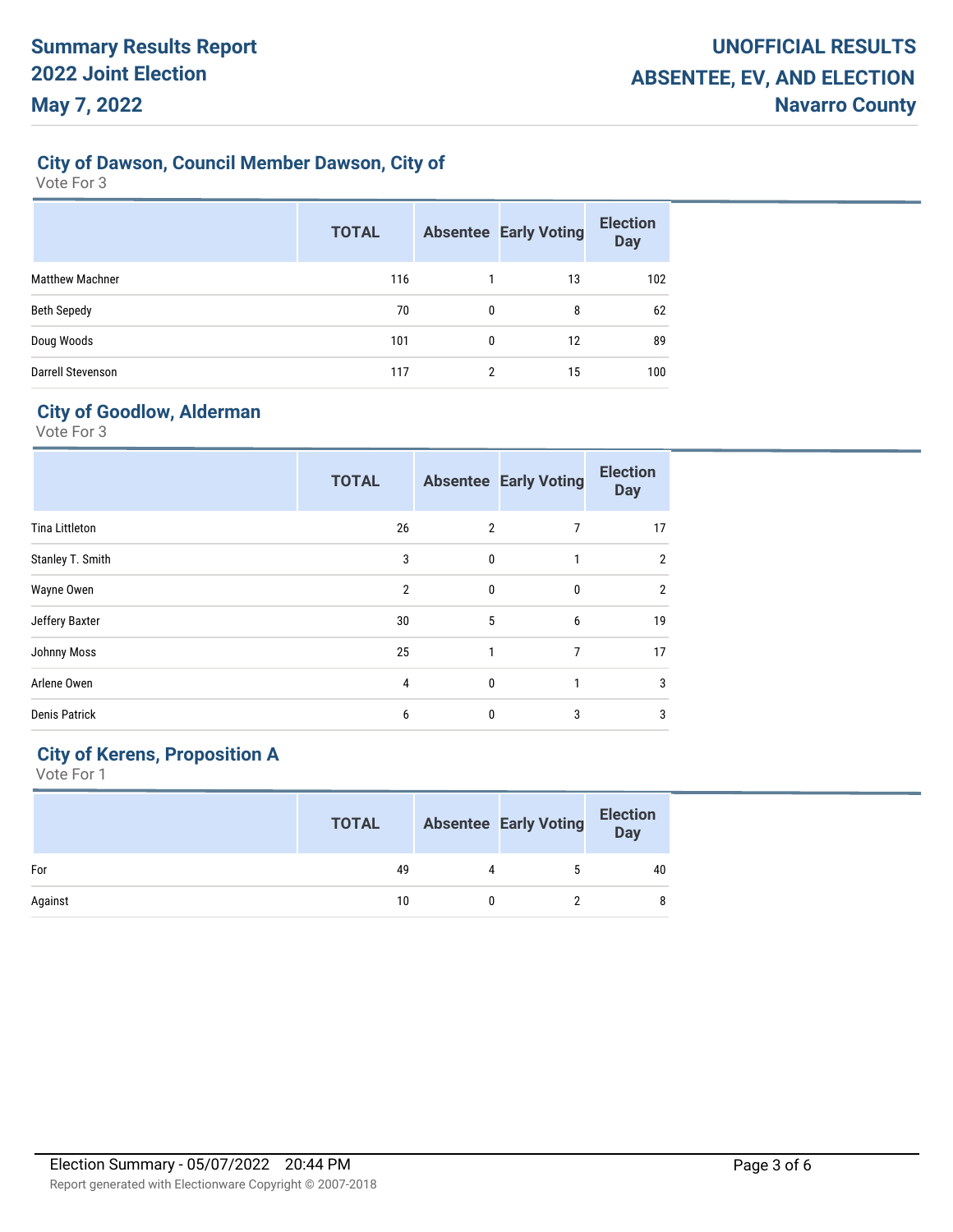#### **City of Rice, Alderman**

Vote For 3

|                      | <b>TOTAL</b> |              | <b>Absentee Early Voting</b> | <b>Election</b><br><b>Day</b> |
|----------------------|--------------|--------------|------------------------------|-------------------------------|
| Teresa Diane Cheek   | 56           |              | 6                            | 49                            |
| Tonya Lee Roberts    | 32           |              | 4                            | 27                            |
| Dusti K. Young       | 24           | $\mathbf{0}$ | 2                            | 22                            |
| Vicki LaRay Fisher   | 53           |              | 8                            | 44                            |
| Christi Ann Campbell | 65           | 0            | 8                            | 57                            |

#### **Blooming Grove ISD School Board Trustees**

Vote For 2

|                  | <b>TOTAL</b> |   | <b>Absentee Early Voting</b> | <b>Election</b><br><b>Day</b> |
|------------------|--------------|---|------------------------------|-------------------------------|
| Jon Southard     | 203          |   | 67                           | 135                           |
| Valerie Richards | 222          | 4 | 61                           | 157                           |
| Derek Weaver     | 253          | 3 | 68                           | 182                           |

#### **Corsicana ISD, Board of Trustee, Pl 5**

Vote For 1

|             | <b>TOTAL</b> |    | <b>Absentee Early Voting</b> | <b>Election</b><br><b>Day</b> |
|-------------|--------------|----|------------------------------|-------------------------------|
| Jamie Roman | 1,548        | 41 | 1.103                        | 404                           |
| Jim Maxwell | 734          | 17 | 475                          | 242                           |

#### **Corsicana ISD, Board of Trustee, Pl 6**

|               | <b>TOTAL</b> |    | <b>Absentee Early Voting</b> | <b>Election</b><br><b>Day</b> |
|---------------|--------------|----|------------------------------|-------------------------------|
| Leah Blackard | 2,107        | 50 | 1.469                        | 588                           |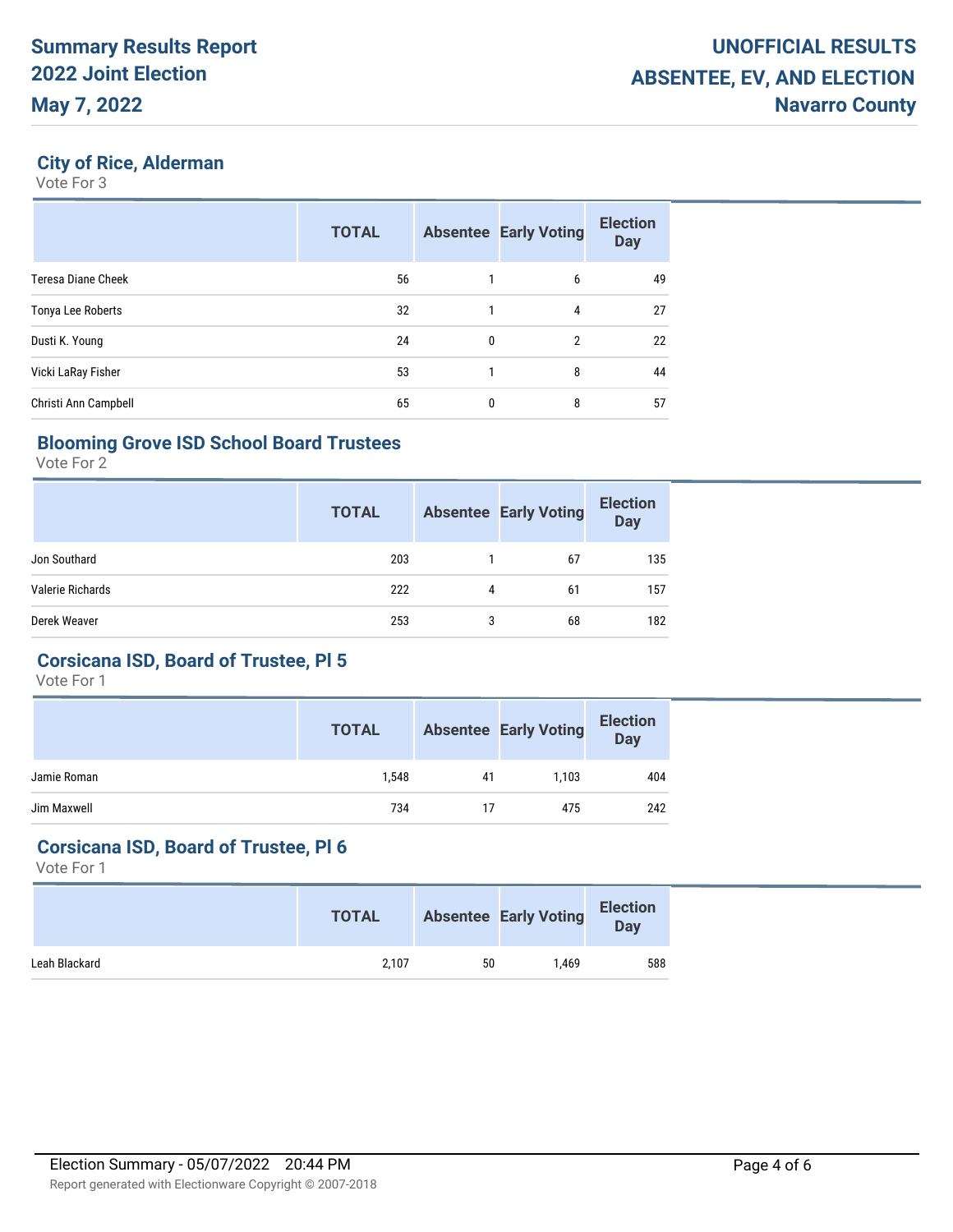**Corsicana ISD, Board of Trustee, Pl 7**

Vote For 1

|                    | <b>TOTAL</b> |    | <b>Absentee Early Voting</b> | <b>Election</b><br><b>Day</b> |
|--------------------|--------------|----|------------------------------|-------------------------------|
| <b>Brad Farmer</b> | 880          | 25 | 594                          | 261                           |
| Melissa Castillo   | 749          | 18 | 537                          | 194                           |
| Daylon Caldwell    | 788          | 20 | 534                          | 234                           |

#### **Corsicana ISD, Proposition A**

Vote For 1

|         | <b>TOTAL</b> |    | <b>Absentee Early Voting</b> | <b>Election</b><br>Day |
|---------|--------------|----|------------------------------|------------------------|
| For     | 1,124        | 26 | 856                          | 242                    |
| Against | 1,393        | 46 | 870                          | 477                    |

# **Corsicana ISD, Proposition B**

Vote For 1

|         | <b>TOTAL</b> |    | <b>Absentee Early Voting</b> | <b>Election</b><br>Day |
|---------|--------------|----|------------------------------|------------------------|
| For     | 886          | 22 | 669                          | 195                    |
| Against | 1,626        | 50 | 1,047                        | 529                    |

#### **Dawson ISD, Trustee**

|                               | <b>TOTAL</b> |   | <b>Absentee Early Voting</b> | <b>Election</b><br><b>Day</b> |
|-------------------------------|--------------|---|------------------------------|-------------------------------|
| Kacee Boatright               | 133          | 3 | 25                           | 105                           |
| Suzanne Hasse                 | 194          | 3 | 29                           | 162                           |
| Samara McLennan               | 132          |   | 18                           | 113                           |
| Kathryn Freeland-Foley        | 185          | 2 | 50                           | 133                           |
| <b>Charles "Chuck" Raines</b> | 65           | 2 | 21                           | 42                            |